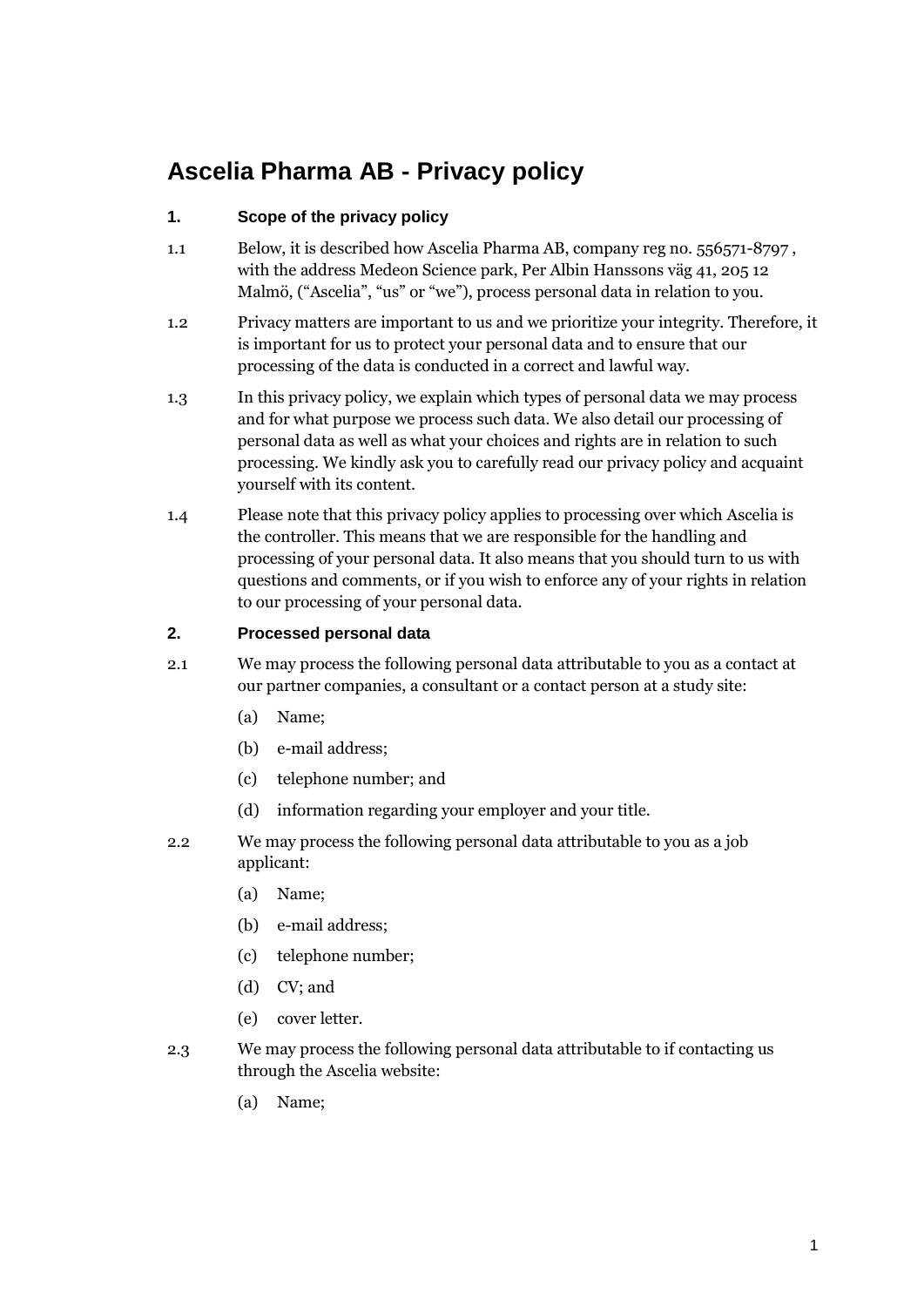- (b) e-mail address; and
- (c) telephone number.
- 2.4 We may process the following personal data attributable to as a shareholder:
	- (a) Name; and
	- (b) e-mail address.

#### **3. The purpose and legal grounds of the processing**

- 3.1 We process your personal data attributable to you as a contact at our partner companies, a consultant or contact at a study site for the purpose of, and based on our legitimate interest in, purchasing goods and services, keeping ongoing contacts regarding studies and administering contracts.
- 3.2 We process your personal data attributable to you as a job applicant for the purpose of, and based on our legitimate interest in, facilitating and following up on job applications. In case you wish not to apply for a specific position or wish to enable us to keep your application for future job openings, such processing is based on your consent.
- 3.3 We process your personal data attributable to you when contacting us through the contact form at the Ascelia website for the purpose of, and based on our legitimate interest in, following up on questions and inquiries from you.
- 3.4 We process your personal data attributable to you as a shareholder for the purpose of, and based on our legitimate interest in, providing newsletters and information to you relating to our business operations.

#### **4. Storage of personal data**

- 4.1 We store your personal data as long as necessary for us to fulfil the purpose of the processing. We will always process your personal data to the extent and during the period of time that we are required to by law.
- 4.2 Subject to 4.1,
	- (a) personal data on job applicants is only kept for the term of the recruitment period or, if you have provided your consent to it, until the consent is withdrawn, but for a maximum of two years;
	- (b) personal data on contact persons on the Ascelia website is only kept for one year from the last contact between the contact person and Ascelia;
	- (c) personal data on you as a contact person at a company partner, a consultant or at a clinical study site is stored for six months after the relationship with the entity where you are the contact person ends or after you cease being a contact with the entity; and
	- (d) personal data on you as a shareholder is stored until you are a shareholder, however not after you oppose receiving newsletters and information.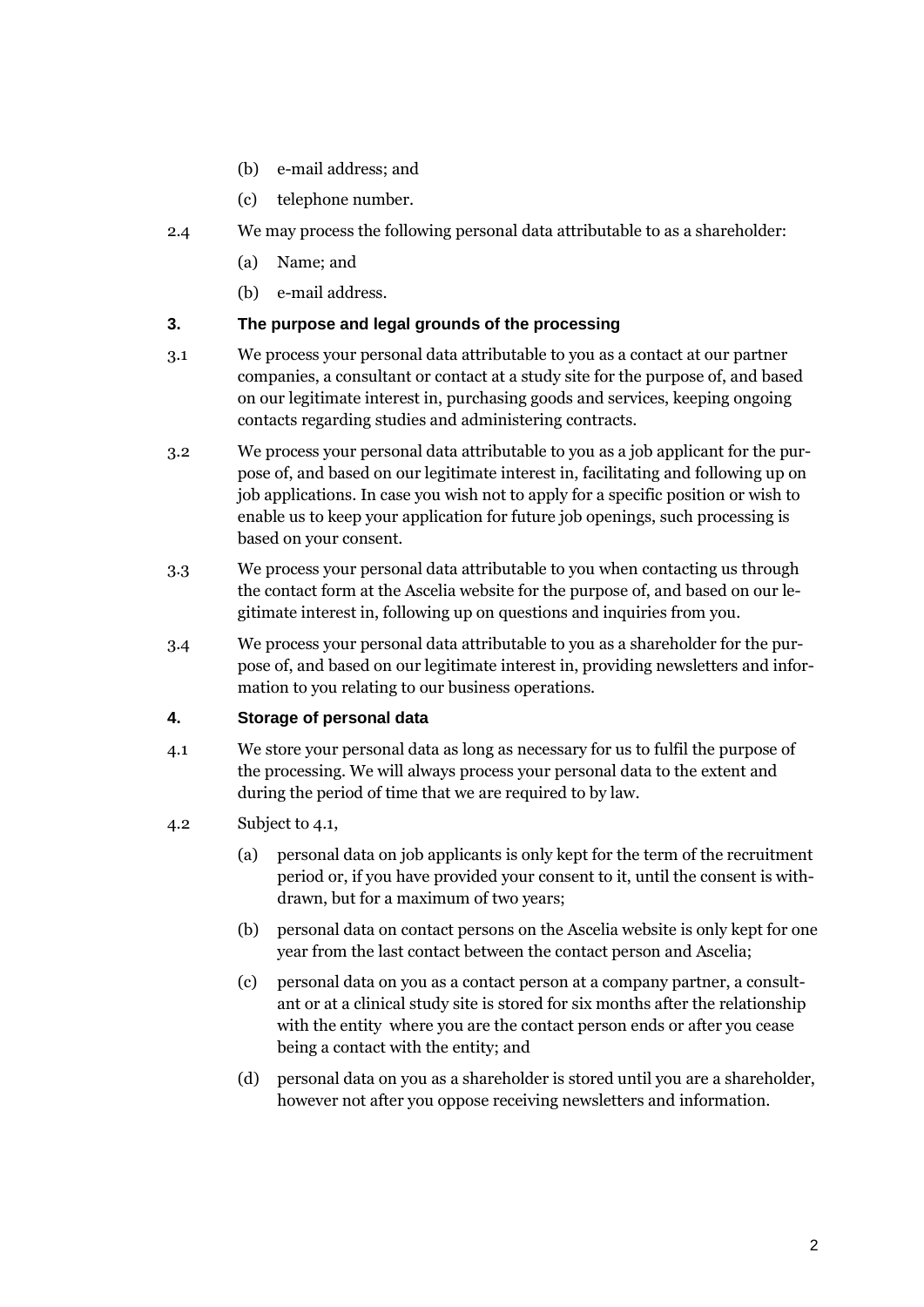4.3 If your personal data is no longer necessary for us in order to fulfil the purpose of the processing, or if the processing for any other reason is no longer allowed, the data will be anonymized or deleted.

## **5. Recipients**

We may disclose your personal data with our processors, for example group companies and companies providing hosting services or IT- and cloud services. In such cases, data processing agreements will be entered into to make sure that your personal data is processed only in accordance with this privacy policy.

## **6. Your rights**

- 6.1 You have the right to receive confirmation on whether or not we process personal data concerning you, and in such cases get access to such personal data and also information regarding the personal data and how we process it.
- 6.2 You have the right to have inaccurate personal data concerning you rectified without undue delay. Taking into account the purposes of the processing, you also have the right to have incomplete personal data about you completed.
- 6.3 You have, under certain circumstances, the right to have personal data concerning you erased, for example if the personal data is no longer necessary in relation to the purposes for which it was collected or if the personal data have been unlawfully processed.
- 6.4 In some circumstances you have the right to obtain restriction of the processing of your personal data. For example if you contest the accuracy of the personal data, you can also require that we restrict the processing of your personal data for such a period that enables us to verify the accuracy of the personal data.
- 6.5 You have the right to object to processing of your personal data that is based on our legitimate interests. If this is done, we must provide compelling legitimate grounds for the processing which outweigh your interests, rights and freedoms, in order to proceed with the processing of your personal data.
- 6.6 You have the right to object to our processing of your personal data to the extent such data is processed for direct marketing. Upon such objection, we will no longer process your personal data for that purpose.
- 6.7 You have the right to withdraw a consent provided by you at any time by contacting us. If your consent is withdrawn, we will no longer process your personal data for the purpose that you had given your consent to.
- 6.8 You have the right to receive the personal data relating to you and that you have provided to us, in a commonly used electronic format. You have the right to transmit that data to another controller (data portability).
- 6.9 If you have any comments on our processing of your personal data, you are welcome to contact us. You also have the right to lodge a complaint to the Swedish Data Protection Authority (*Sw.* Integritetsskyddsmyndigheten).